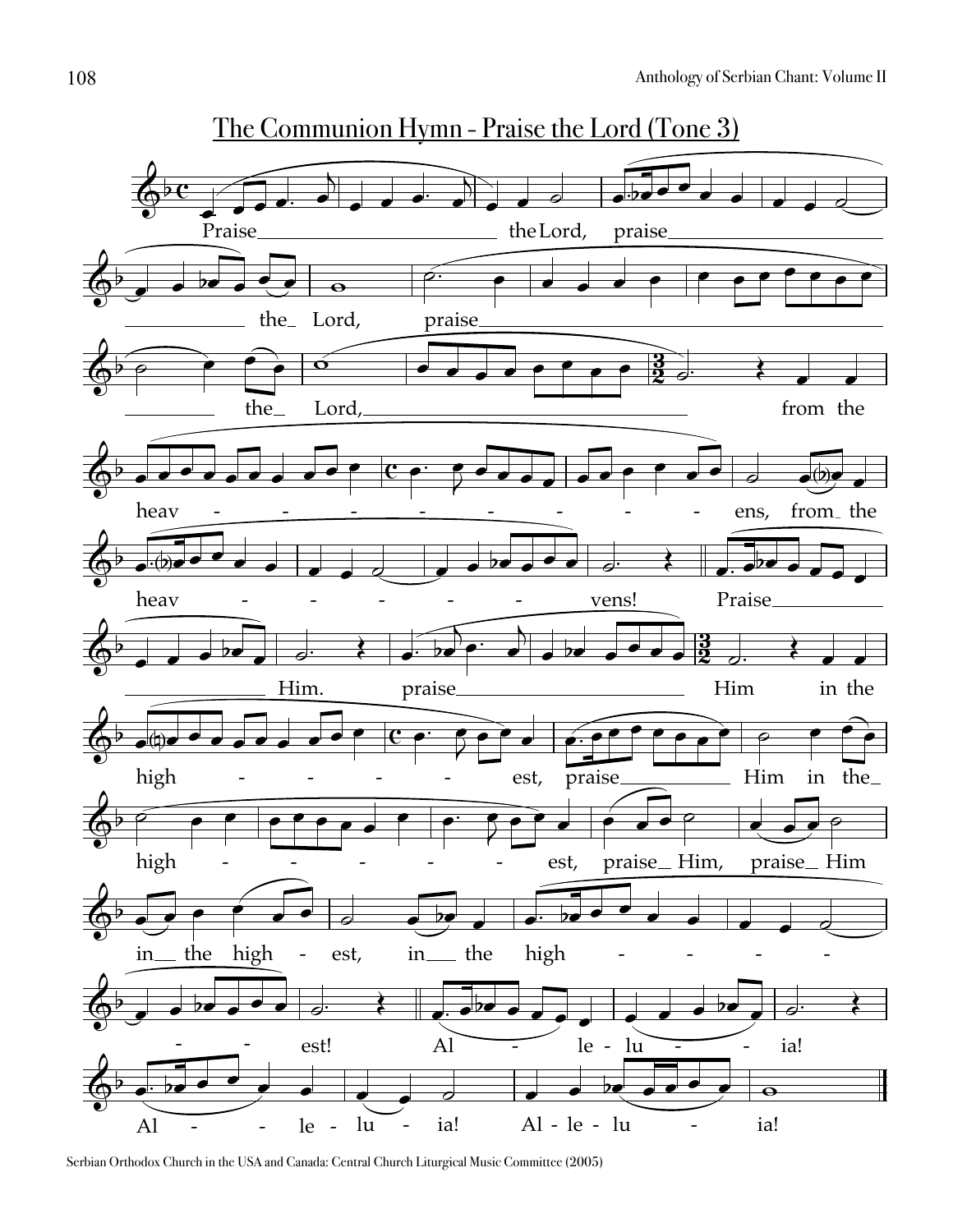

Serbian Orthodox Church in the USA and Canada: Central Church Liturgical Music Committee (2005)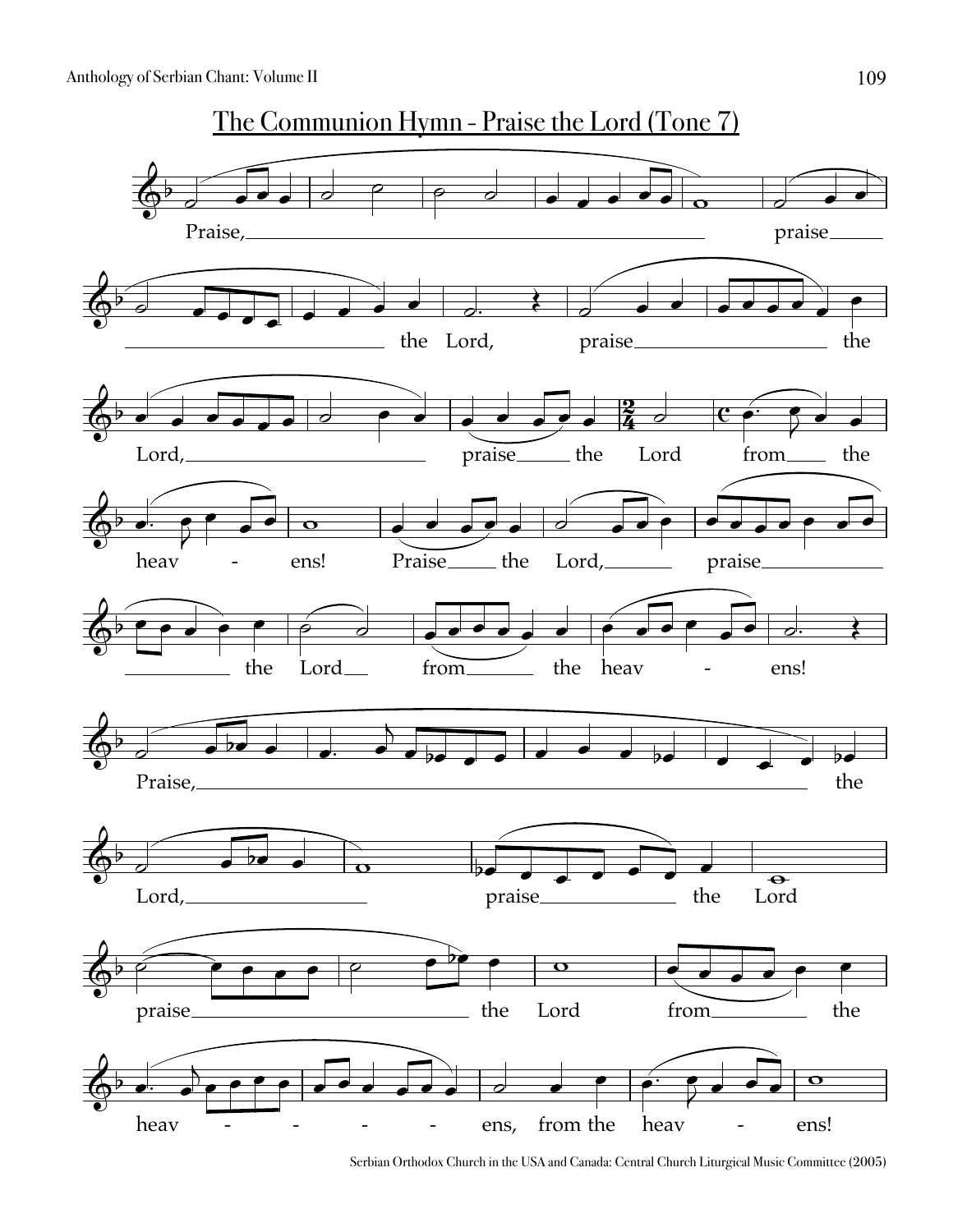

Serbian Orthodox Church in the USA and Canada: Central Church Liturgical Music Committee (2005)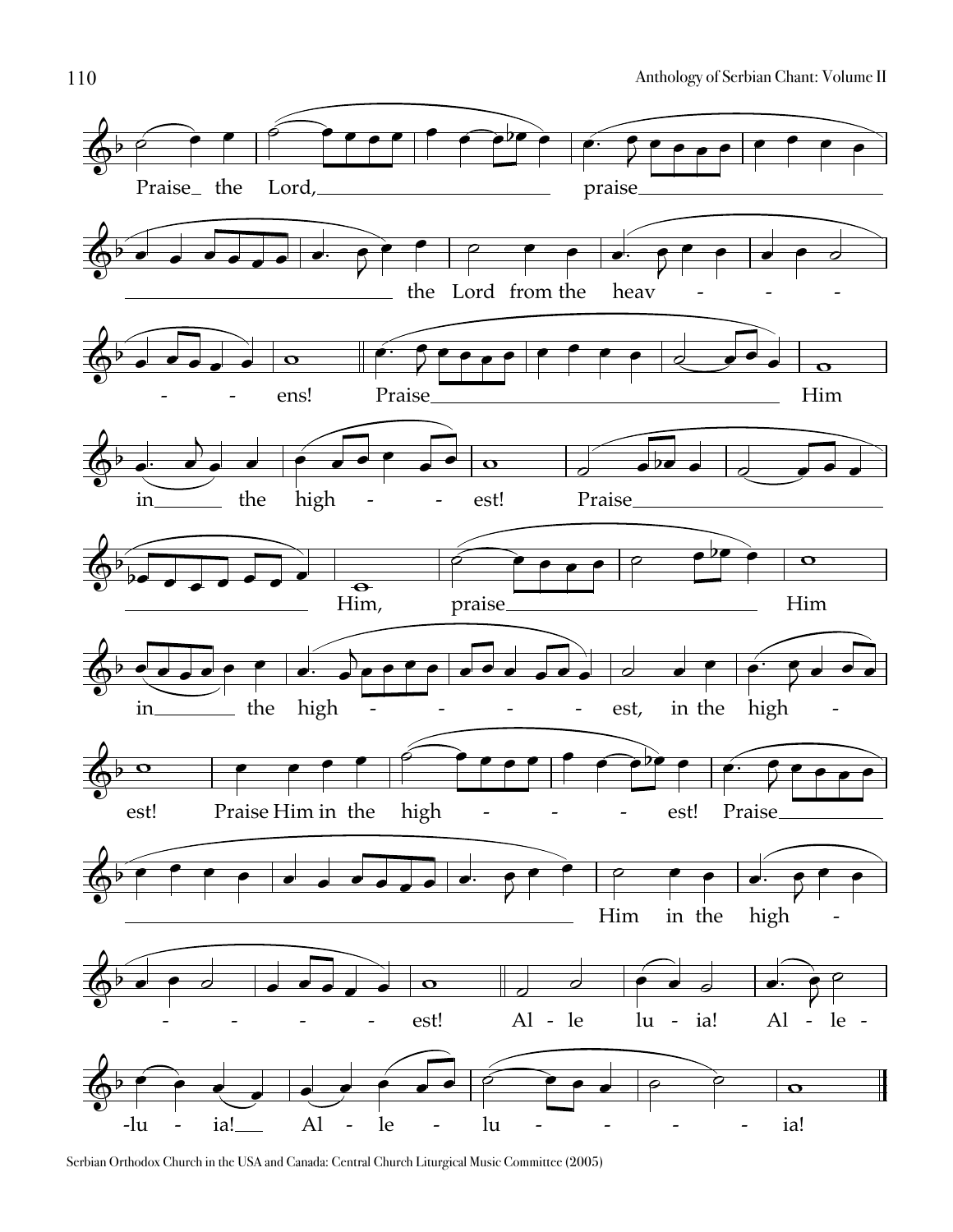

Serbian Orthodox Church in the USA and Canada: Central Church Liturgical Music Committee (2005)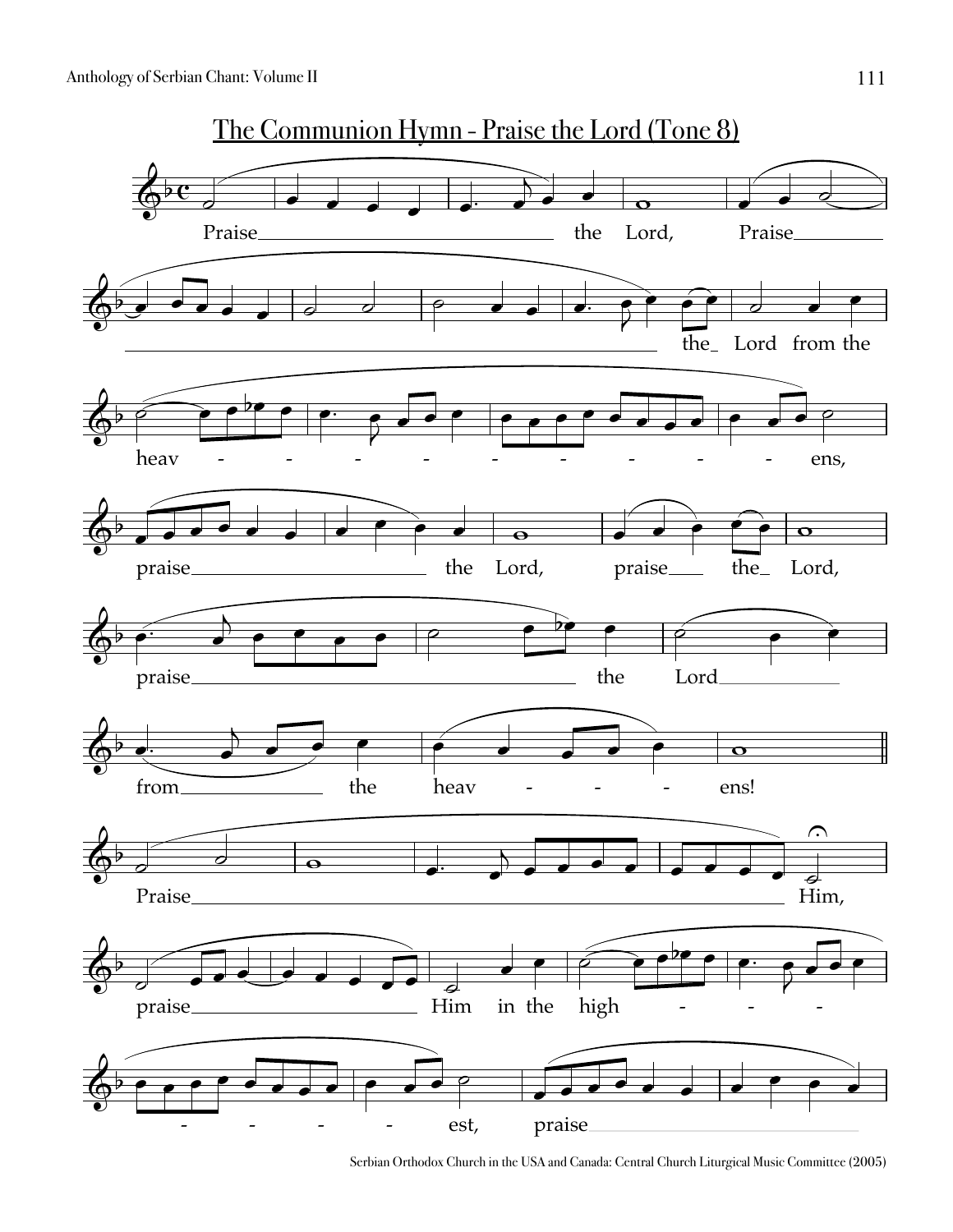

Serbian Orthodox Church in the USA and Canada: Central Church Liturgical Music Committee (2005)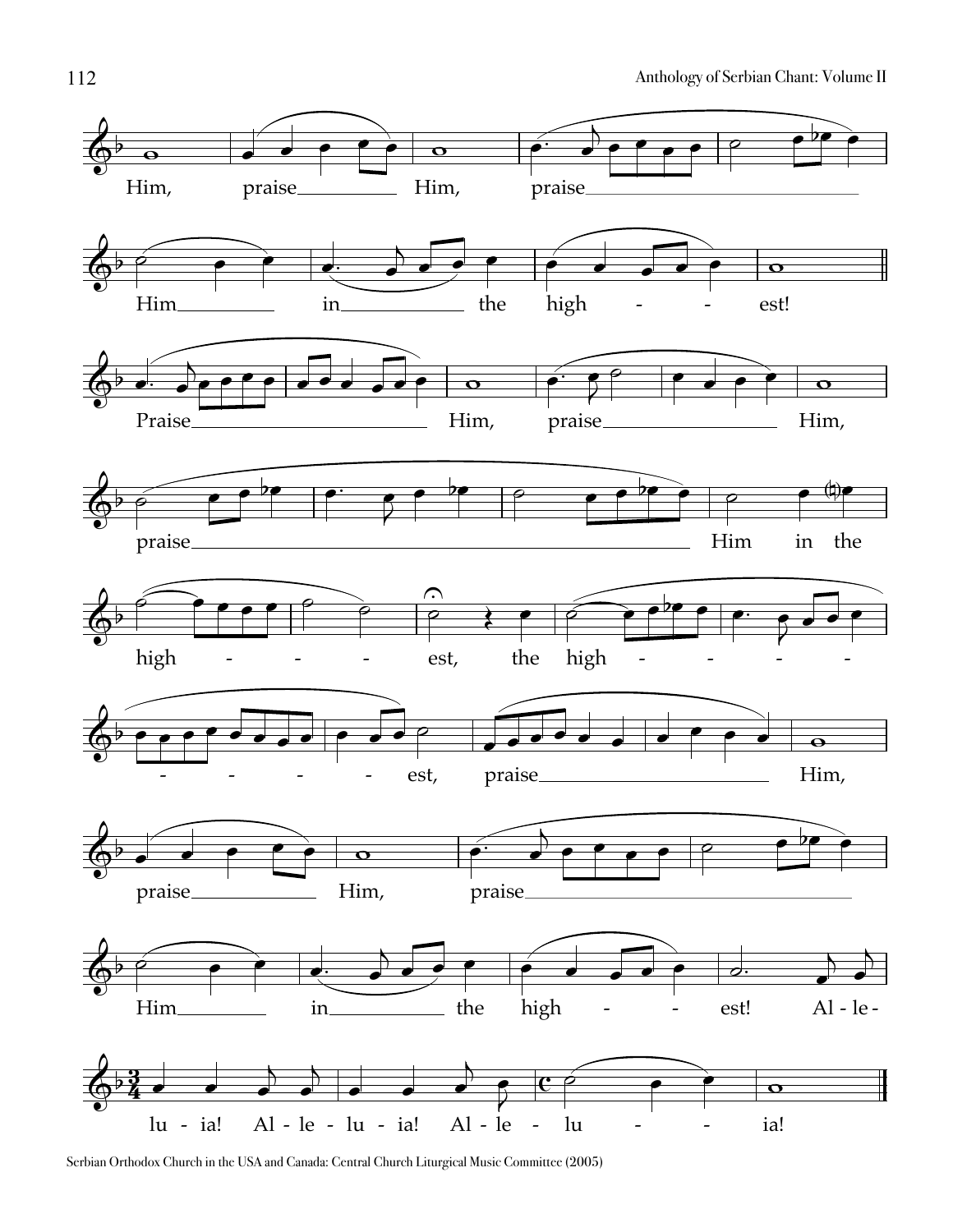

Serbian Orthodox Church in the USA and Canada: Central Church Liturgical Music Committee (2005)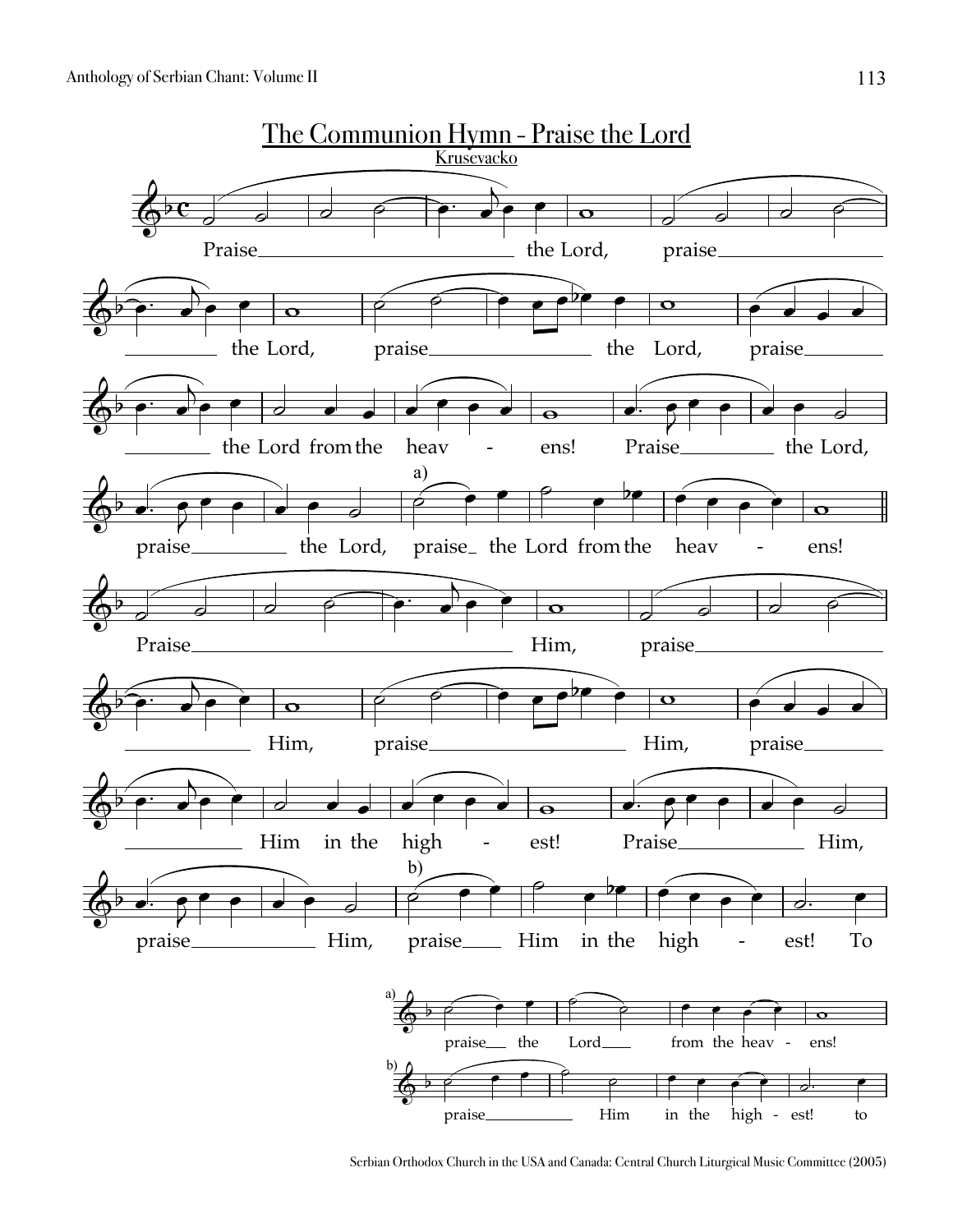

Serbian Orthodox Church in the USA and Canada: Central Church Liturgical Music Committee (2005)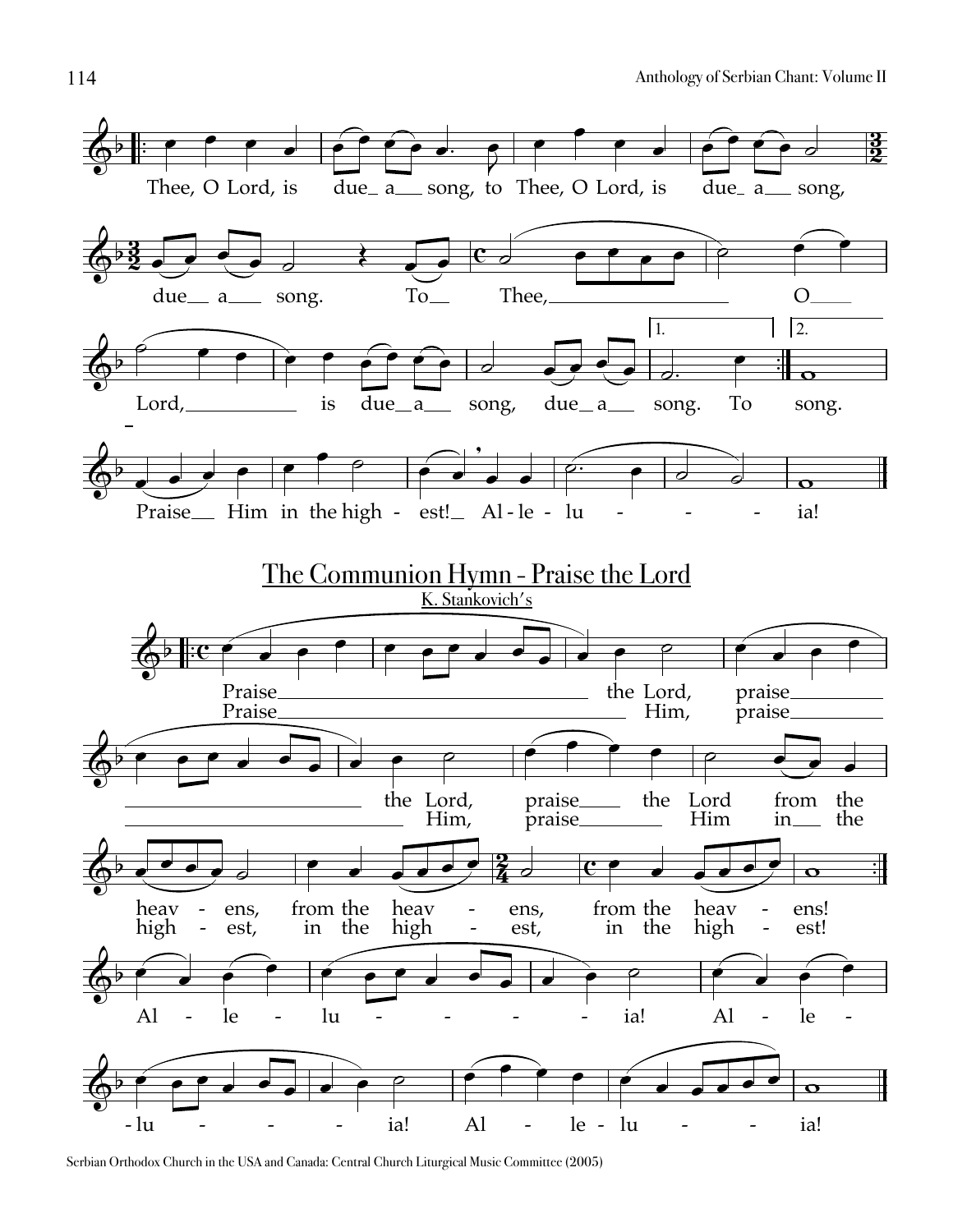

Serbian Orthodox Church in the USA and Canada: Central Church Liturgical Music Committee (2005)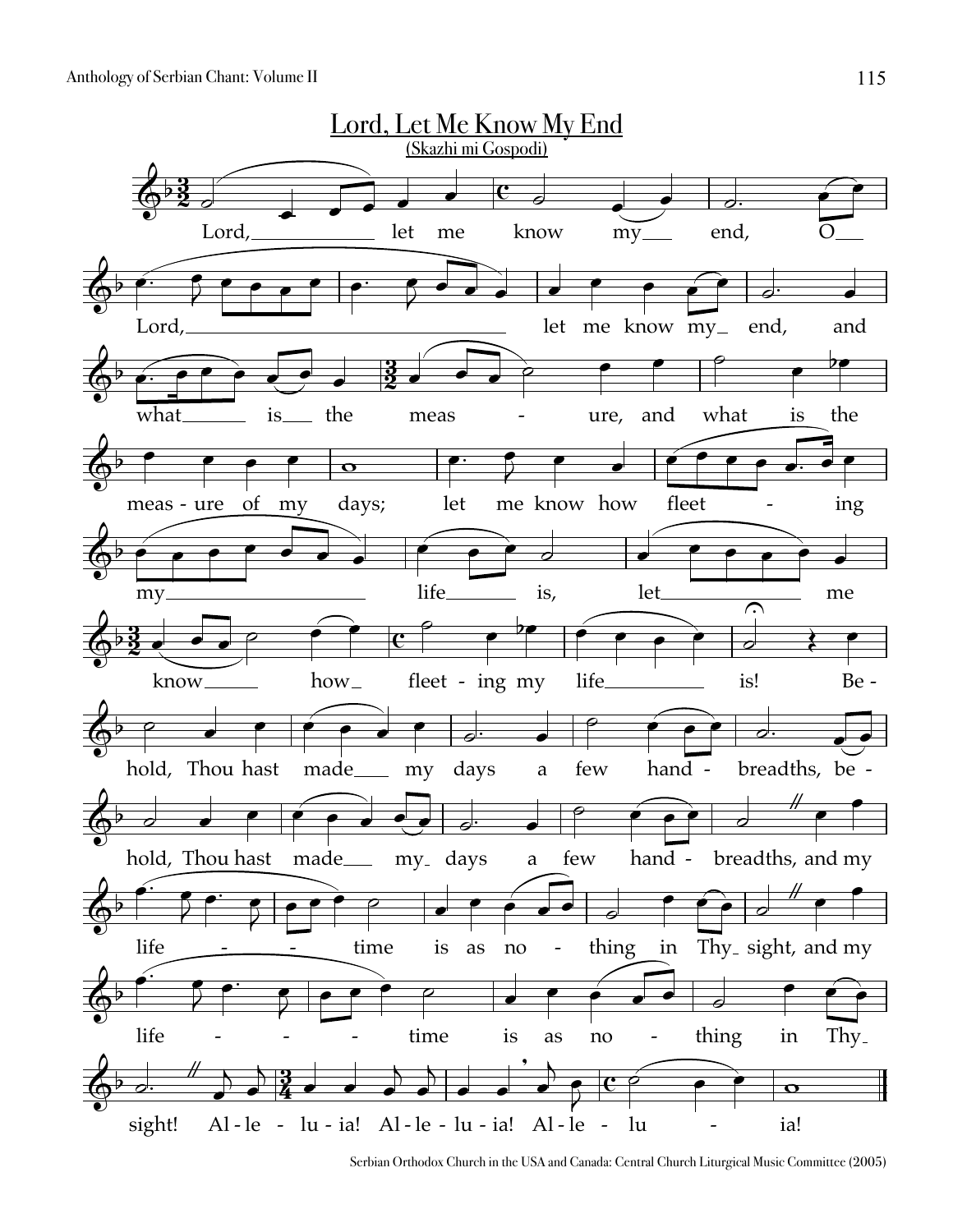

Serbian Orthodox Church in the USA and Canada: Central Church Liturgical Music Committee (2005)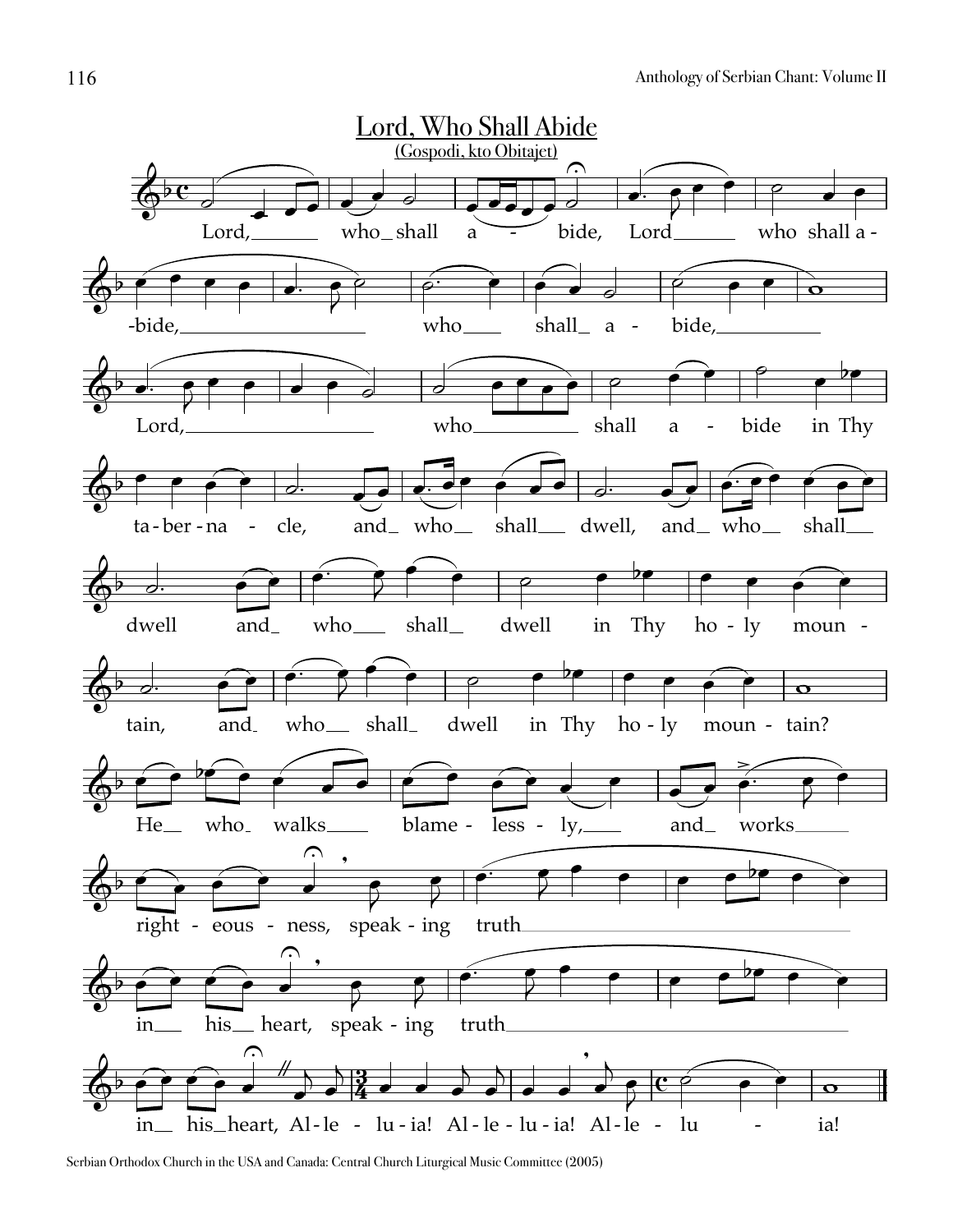

Serbian Orthodox Church in the USA and Canada: Central Church Liturgical Music Committee (2005)